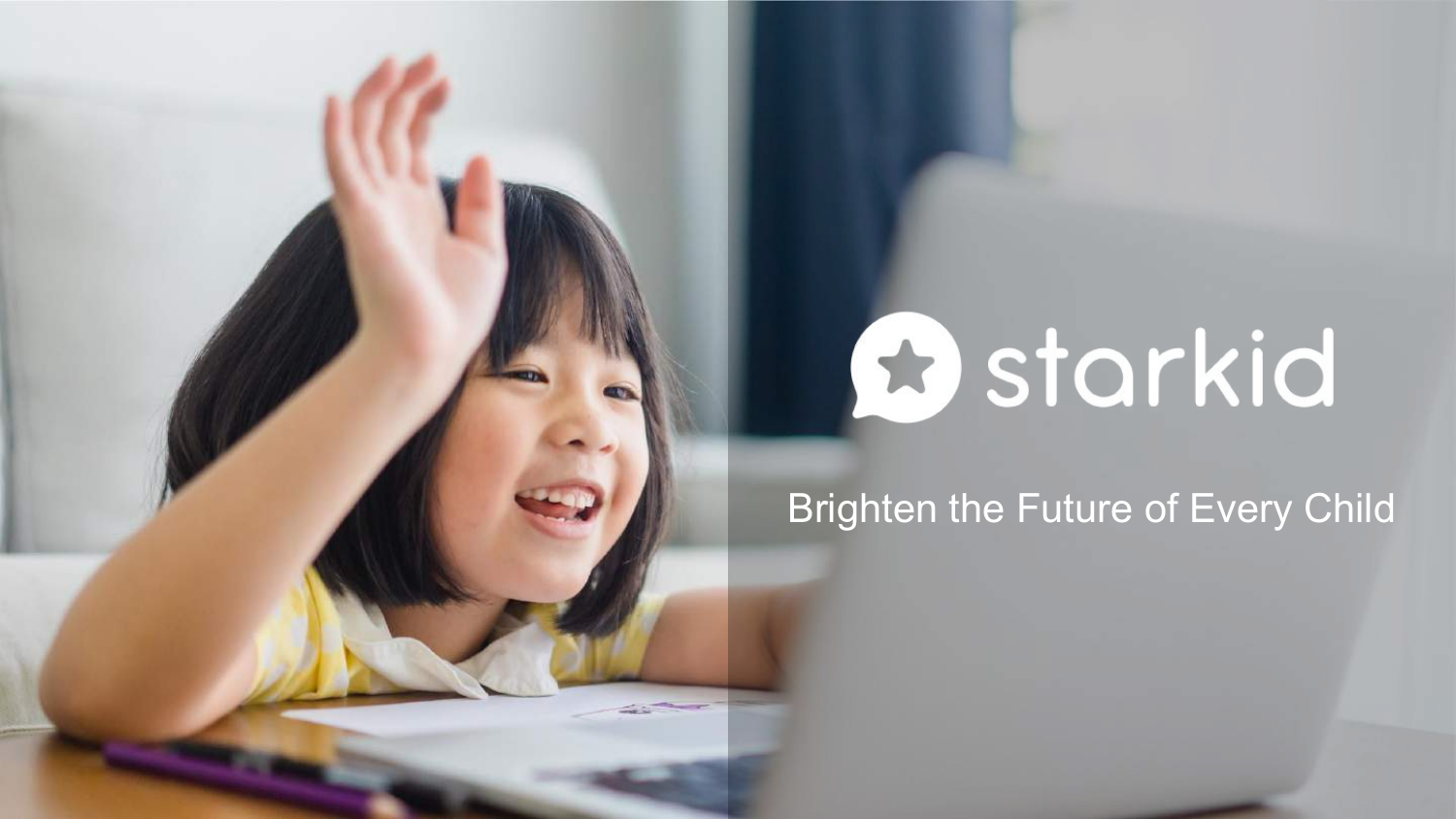

Starkid is an edtech company enhancing students' academic performance by combining AI technology and quality native English learning experience

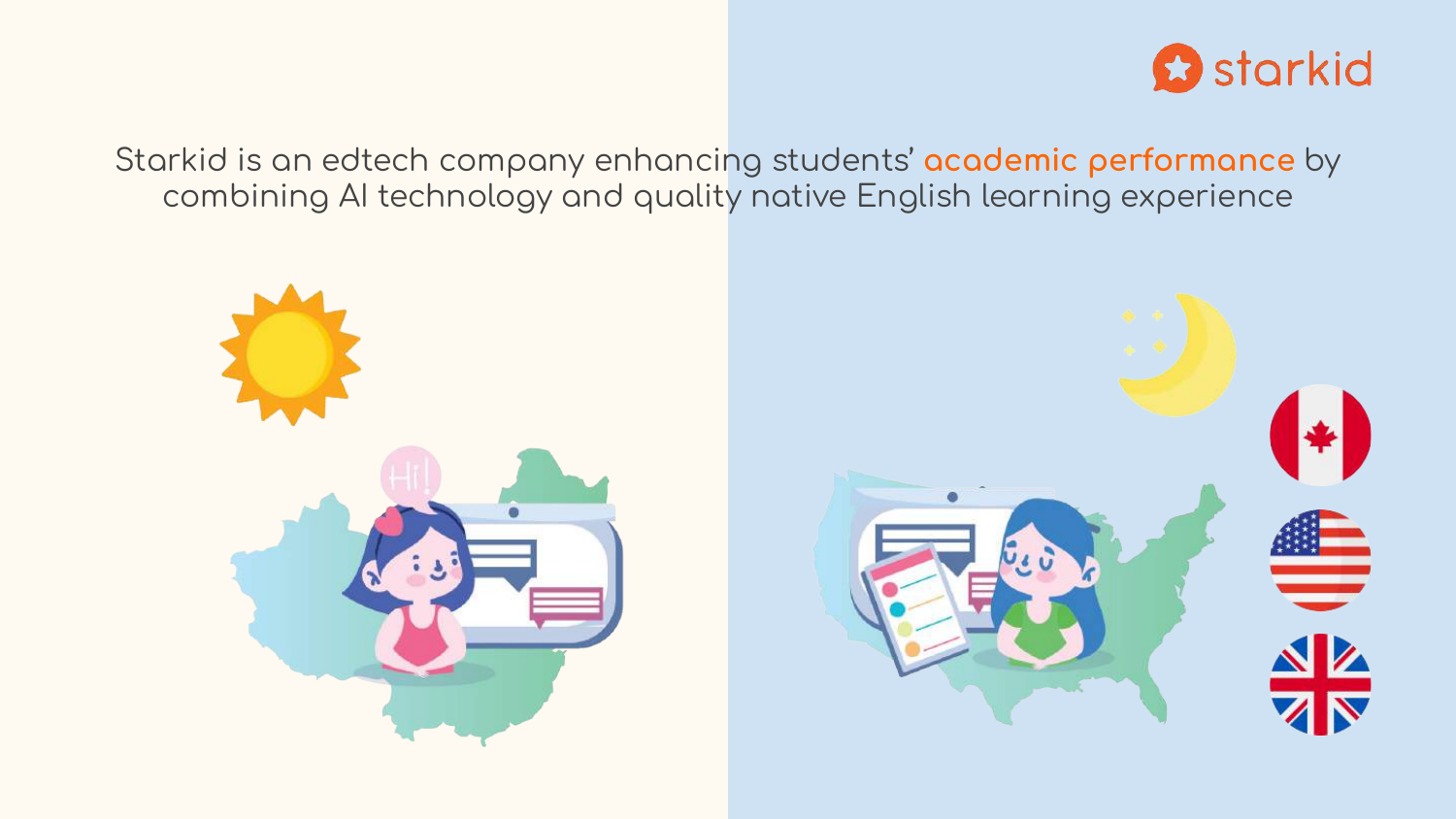

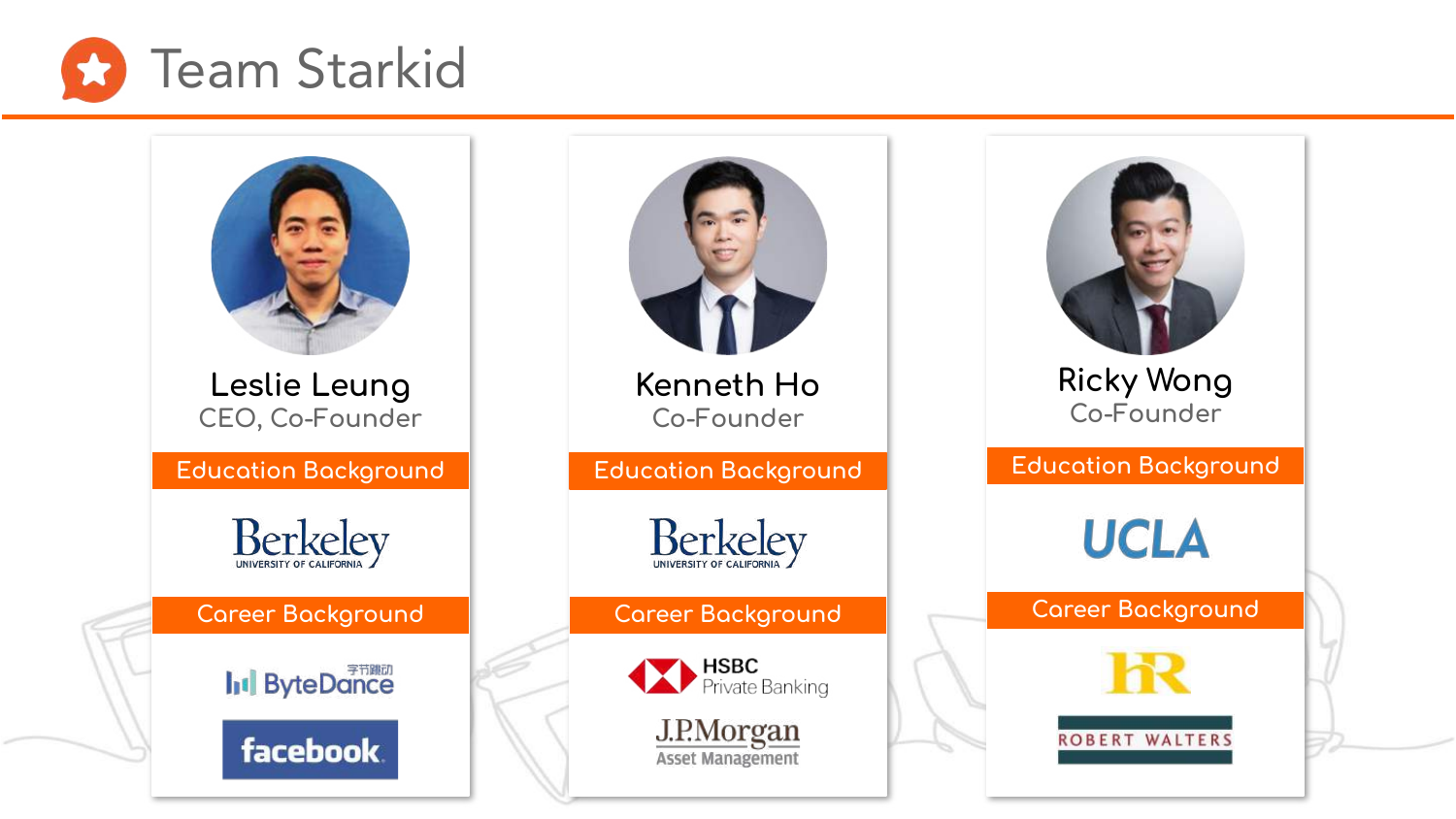



**Lack of English Speaking Environment**

**Insufficient supply of qualified Native English Teacher**

 $\overline{\mathsf{x}}$ 

**High Cost of Quality English Learning**



**No Transparency on Student Learning Progress**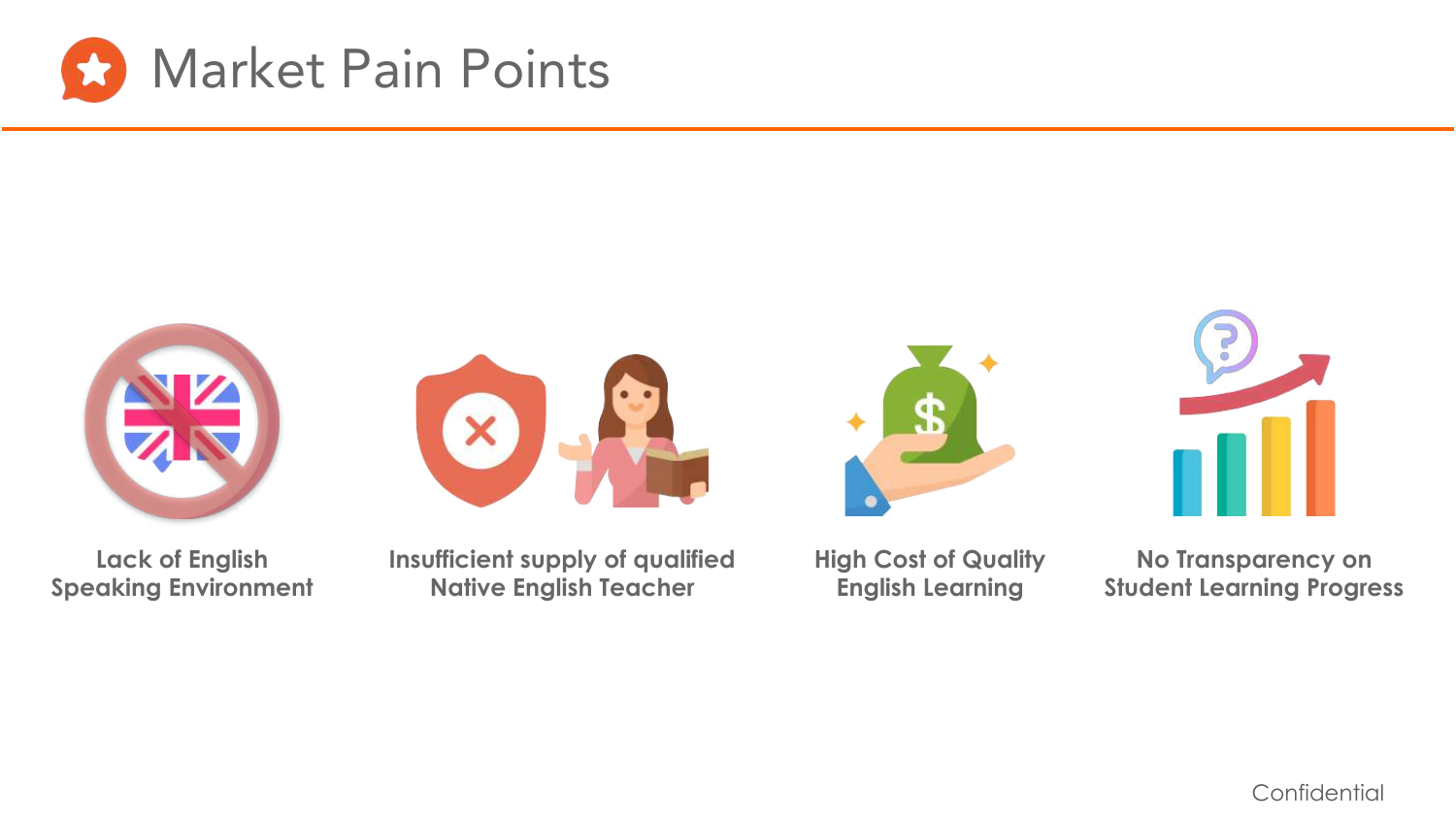

## Tutorial Centers **Private Tutoring**





Inconsistent quality of teachers



Inconsistent teaching materials



No transparency on children's learning progress



Need to commute to the tutorial centers



Less interaction with teachers due to group class model



- 
- Inconsistent quality of teachers
- Inconsistent teaching materials
- No transparency on children's learning progress
- Hard to find a native English private tutor



Cost per class is relatively high (HKD 400-800)

# Starkid Learning





Guaranteed native English teachers with TESOL / TEFL certifications



Teaching materials based on Cambridge English Program **Curriculum** 



Classes are highly interactive and engaging



Classes are on demand



Full transparency on children's learning progress

#### Confidential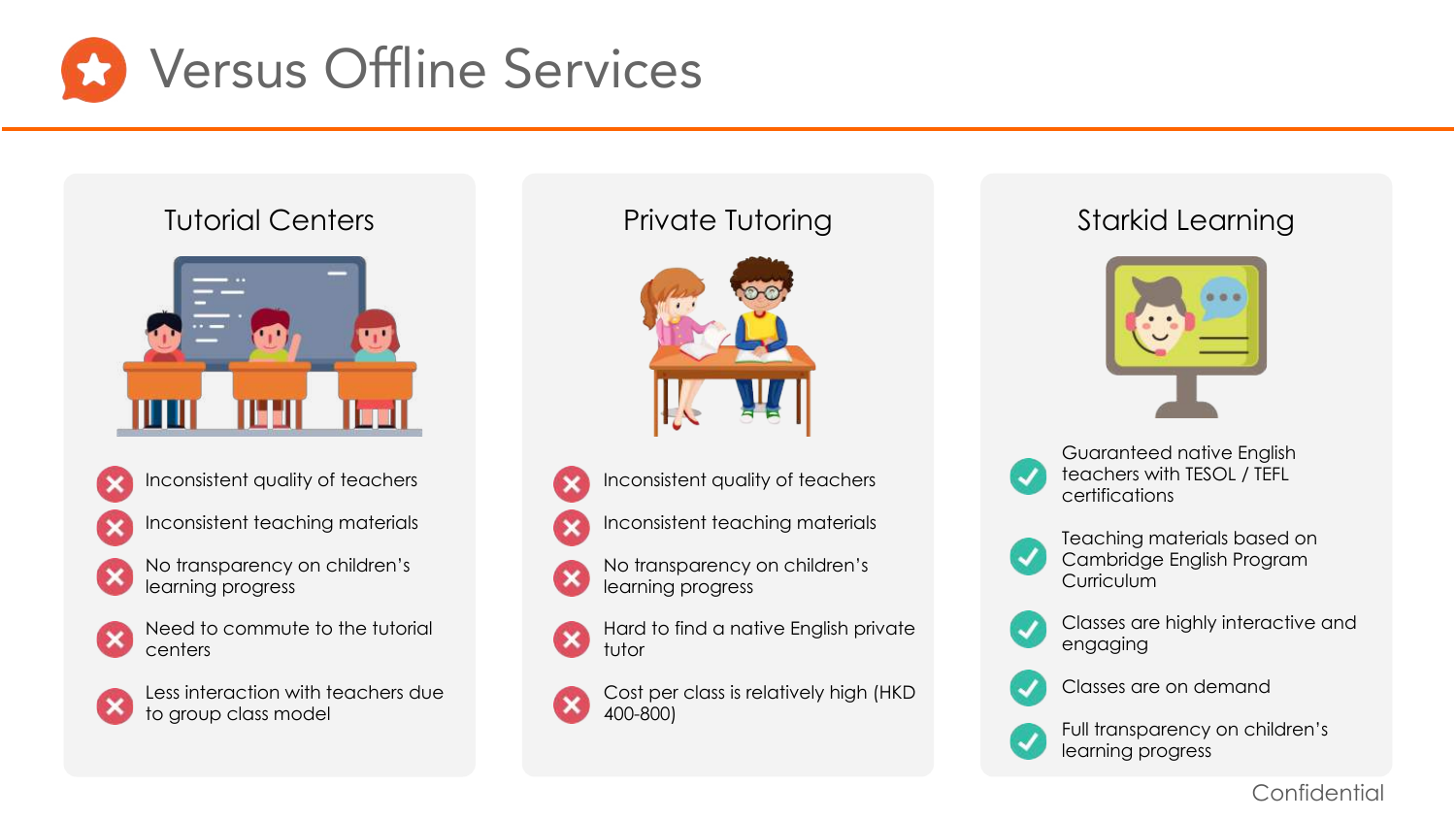



Access to global talent pool of **Native English Teachers (NET)** and their resources



Professional Native English Teachers with Bachelor's Degree and **TESOL/TEFL** certified.





Young English Learners (YLE)



Assist students to achieve their **academic goals** via online consultancy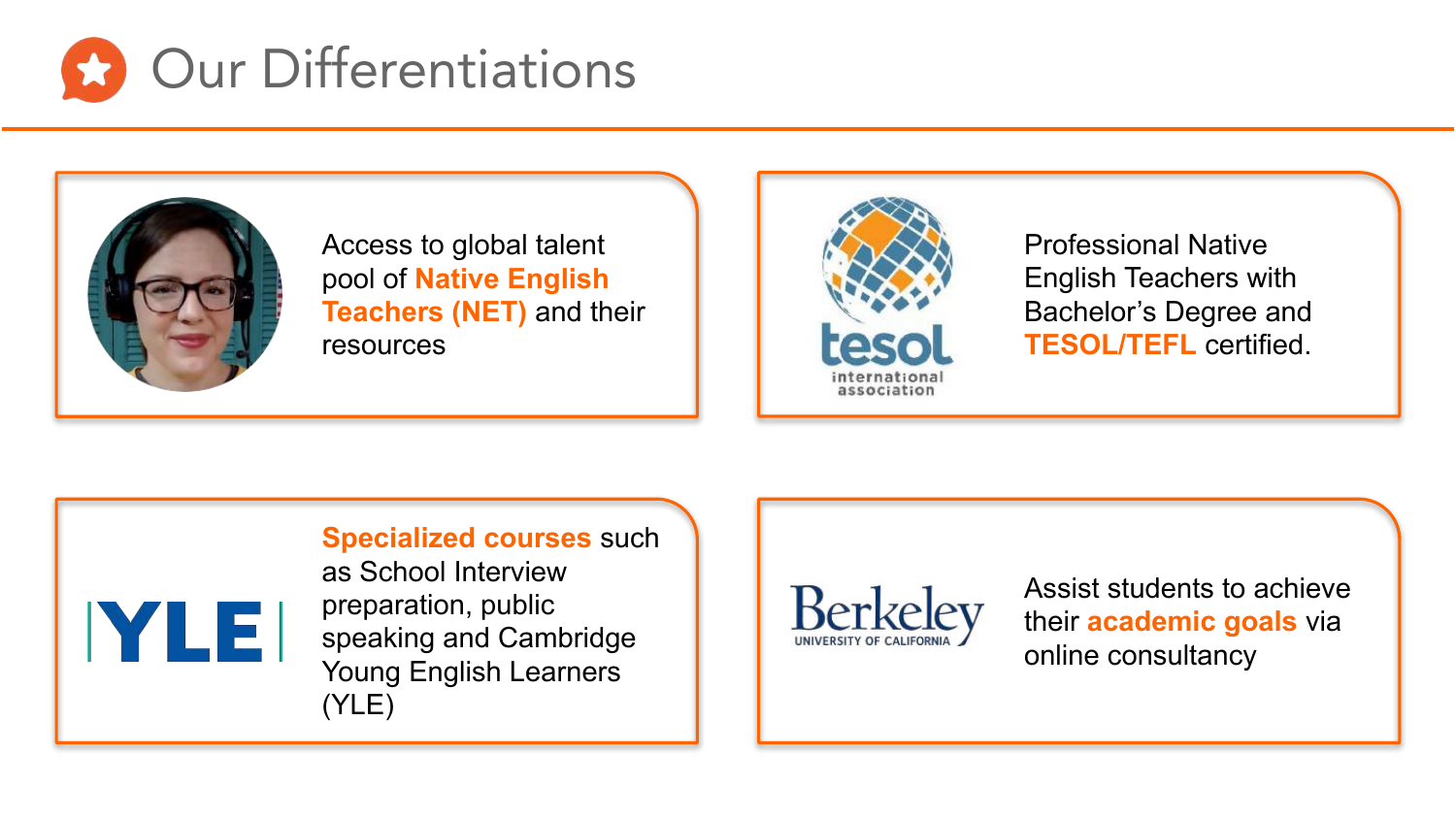



#### **Core Curriculum**

Cambridge Global English Curriculum designed for aged 4-12 students. Focus on speaking, comprehension and listening



#### **Interview Preparation**

Mock interview practices for both primary and secondary school admission interviews

# **Phonics**



Focus on pronunciation of letters to ensure students speak and read naturally with Native English speakers

| EXH |  |  |
|-----|--|--|
|     |  |  |
|     |  |  |
|     |  |  |

### **Exam Focus**

Prepare students for recognized public exams such as Young Learner English (YLE) and TOFEL



### **Public Speaking**

Help students develop effective communication skills in Public Speaking and build confidence to cater different audiences.



# **Homework Focus**

Teach students how to handle different types of homework questions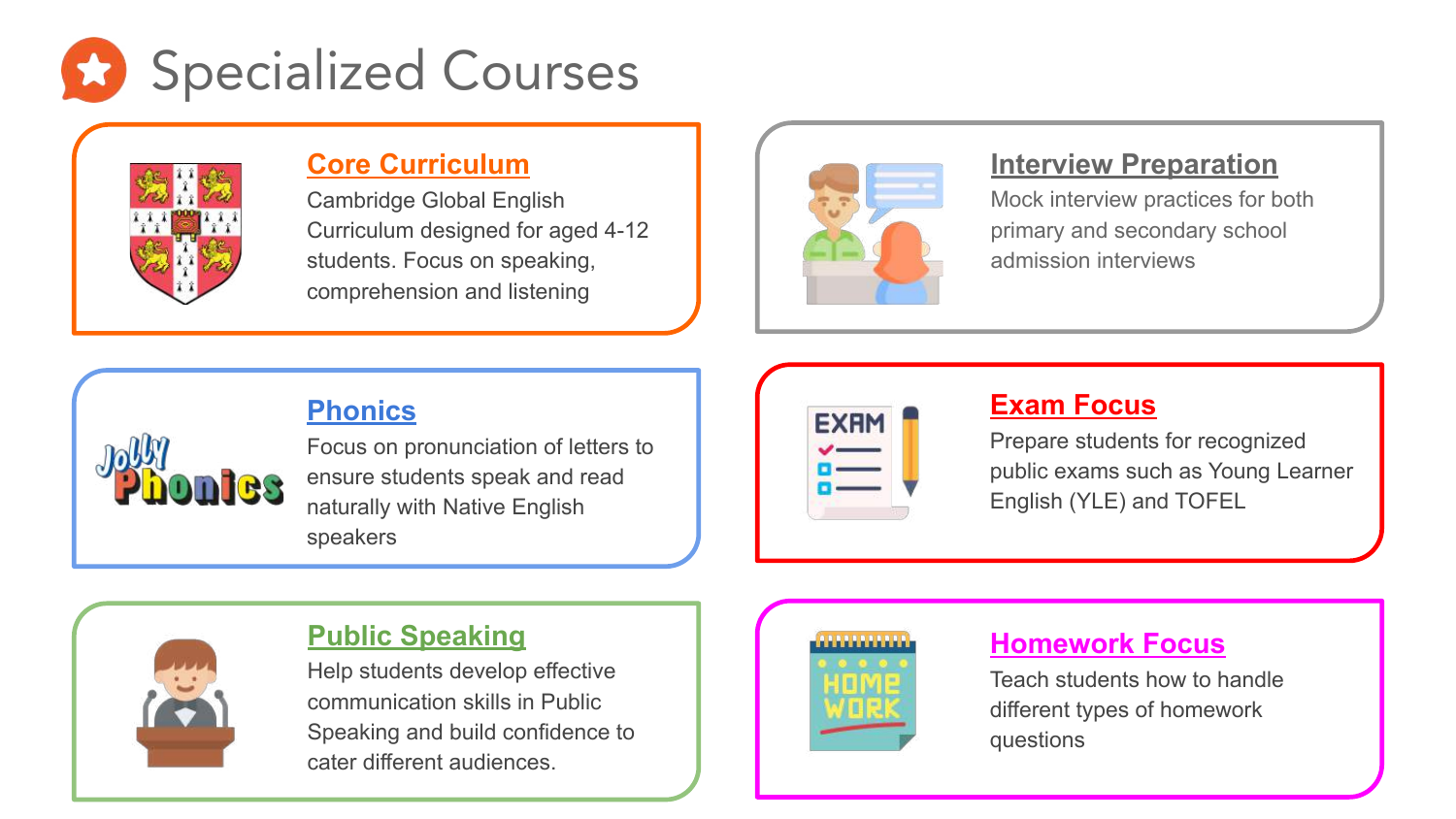

|                   | Emergent                                           | <b>Beginning</b>                                                                                                            |         | Intermediate                                                                                                                                                                                       |                             | <b>Fluent</b>                                                                                                                                                                                |                       |           |
|-------------------|----------------------------------------------------|-----------------------------------------------------------------------------------------------------------------------------|---------|----------------------------------------------------------------------------------------------------------------------------------------------------------------------------------------------------|-----------------------------|----------------------------------------------------------------------------------------------------------------------------------------------------------------------------------------------|-----------------------|-----------|
| Gool              | Understand global<br>culture                       | Improve communication<br>skills                                                                                             |         |                                                                                                                                                                                                    | Ignite innovative powerness |                                                                                                                                                                                              | Critical thinking     |           |
| Level             | Level 1                                            | Level 2                                                                                                                     | Level 3 | Level 4                                                                                                                                                                                            | Level 5                     | Level 6                                                                                                                                                                                      | Level 7               | Level 8   |
| Age               | $3-5$                                              | $4 - 7$                                                                                                                     | $5-8$   | $6 - 10$                                                                                                                                                                                           | $8 - 10$                    | $10-12$                                                                                                                                                                                      | $11 - 12$             | $12 - 13$ |
| Curriculum        | Pre-K                                              | Kindergarten                                                                                                                |         | Primary<br>$1 - 2$                                                                                                                                                                                 | Primary<br>$3 - 4$          | Primary<br>$5-6$                                                                                                                                                                             | Primary 6 -<br>Form 1 | Form 1-3  |
| Lexile            | <b>BR</b>                                          | <b>BR-500</b>                                                                                                               |         | 400-700                                                                                                                                                                                            | 500-80<br>$\Omega$          | 600-900                                                                                                                                                                                      |                       | 700 -1000 |
| <b>CEFR</b>       | Pre A1                                             | A <sub>1</sub>                                                                                                              |         |                                                                                                                                                                                                    | $A2-A2+$                    |                                                                                                                                                                                              |                       | $B1-B1+$  |
| Learning<br>Focus | • Listening basics<br>• Pronunciation of<br>vowels | • Use of vocabularies &<br>sentences<br>• Reading basics<br>• Primary language<br>applications<br>• Basic Subject knowledge |         | • Common grammar knowledge<br>• Advanced subject knowledge<br>· Basic language rules<br>• Basic subject vocabularies<br>• Sentence structure<br>• Improve reading skills<br>• Project presentation |                             | • Improve reading ability<br>• Basic writing skills<br>• Communications in different<br>environments<br>• Advanced English subject<br>knowledge<br>• Able to express freely in any<br>topics |                       |           |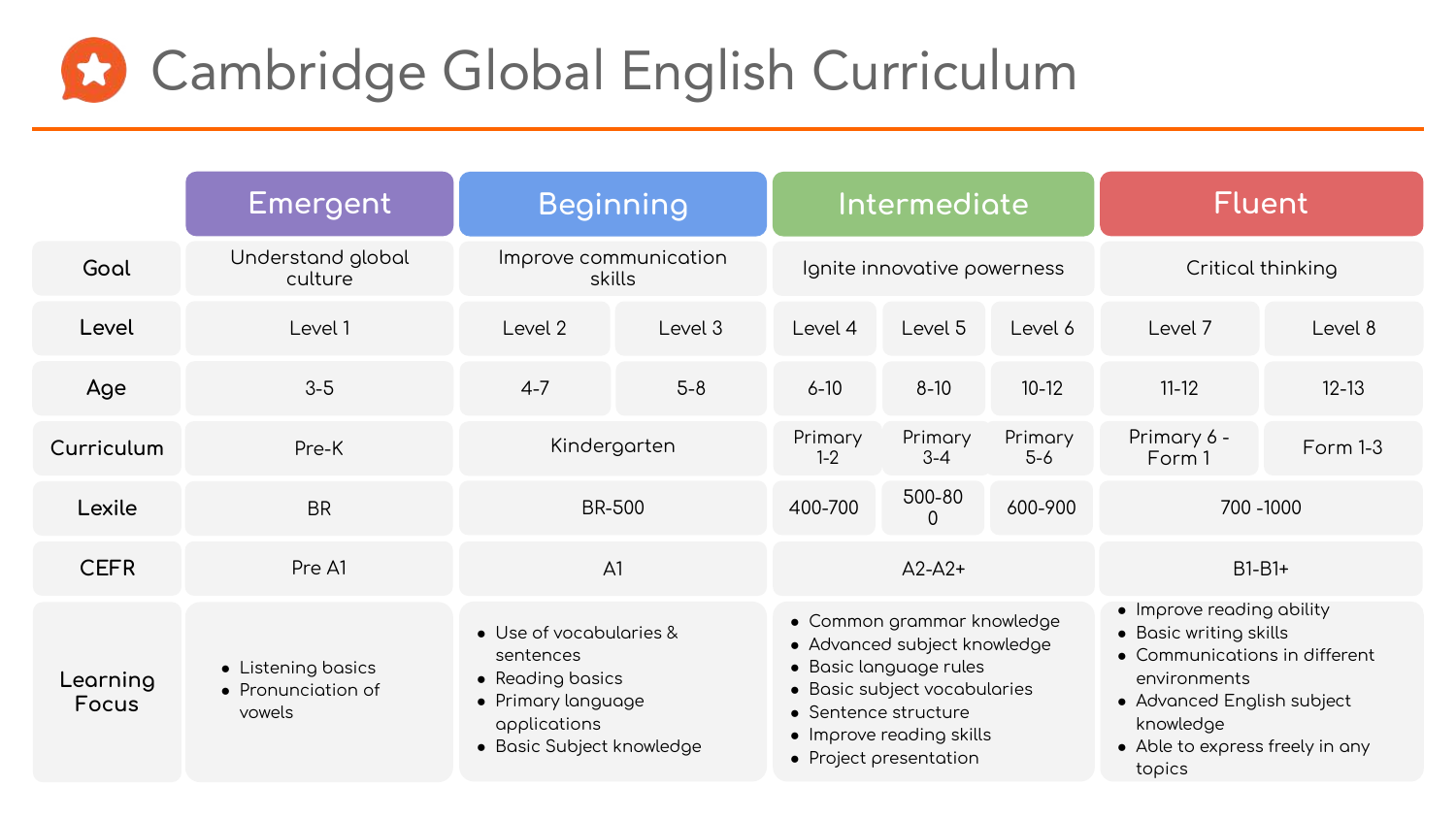



#### **1-to-1 fully-immersive English class**

| <b>Closs Report</b>                             |                                                                                                                                                                                                                                                                                                                                                                                                                                                                                                                       |
|-------------------------------------------------|-----------------------------------------------------------------------------------------------------------------------------------------------------------------------------------------------------------------------------------------------------------------------------------------------------------------------------------------------------------------------------------------------------------------------------------------------------------------------------------------------------------------------|
| $\Box$ Level 3 - Unit 3 - Lesson 9              | *****                                                                                                                                                                                                                                                                                                                                                                                                                                                                                                                 |
| 2000 - 10 - 28 Tuesday 5:00PM - 5:30PM          | Efect gives to Jane Mayer                                                                                                                                                                                                                                                                                                                                                                                                                                                                                             |
| 21. Telefort Military<br>21. Musert Links Moyer |                                                                                                                                                                                                                                                                                                                                                                                                                                                                                                                       |
| Teacher Comments                                |                                                                                                                                                                                                                                                                                                                                                                                                                                                                                                                       |
| <b>Leorning Progress</b>                        | frail leasen fedisi/ He disc used a new word "farul" fo fell me feels not flood of<br>depict This sees each wonderful proclics for his conversation skills. In this trial<br>lesson, John learned about the water cycle! His new younknlary included: [avapa-<br>rotion, condensation, phonge and cycle]. He did well with these words and we.<br>paid cereful offention to her prononciation. For grammer, I was impressed with<br>have well for used the connective learnt "ps" in complete sentences. For example, |
| Social Studies and Sources                      | Emaileri                                                                                                                                                                                                                                                                                                                                                                                                                                                                                                              |
| Specifical credit Links                         | <b>Street</b>                                                                                                                                                                                                                                                                                                                                                                                                                                                                                                         |
| <b>Reading and Writing</b>                      | diegel                                                                                                                                                                                                                                                                                                                                                                                                                                                                                                                |
| <b>Grayeres</b>                                 | <b>Rock</b>                                                                                                                                                                                                                                                                                                                                                                                                                                                                                                           |
| Closs Performance                               |                                                                                                                                                                                                                                                                                                                                                                                                                                                                                                                       |
| Conceitorius                                    | *****                                                                                                                                                                                                                                                                                                                                                                                                                                                                                                                 |
| <b>Kentrick</b>                                 | *****                                                                                                                                                                                                                                                                                                                                                                                                                                                                                                                 |
| Expression                                      | 青青青青白                                                                                                                                                                                                                                                                                                                                                                                                                                                                                                                 |
|                                                 | 音音音音台                                                                                                                                                                                                                                                                                                                                                                                                                                                                                                                 |

**Comprehensive class report Fig. 2.1 Post-class assignment** 



**Performance data** gathered from every class **1**

**Comprehensive Class report** to show strengths and weaknesses **2**

> Utilize performance data to generate **post-class assignment** and optimize learning progress



**3**

Provide **education consultancy** to help students achieve their academic goals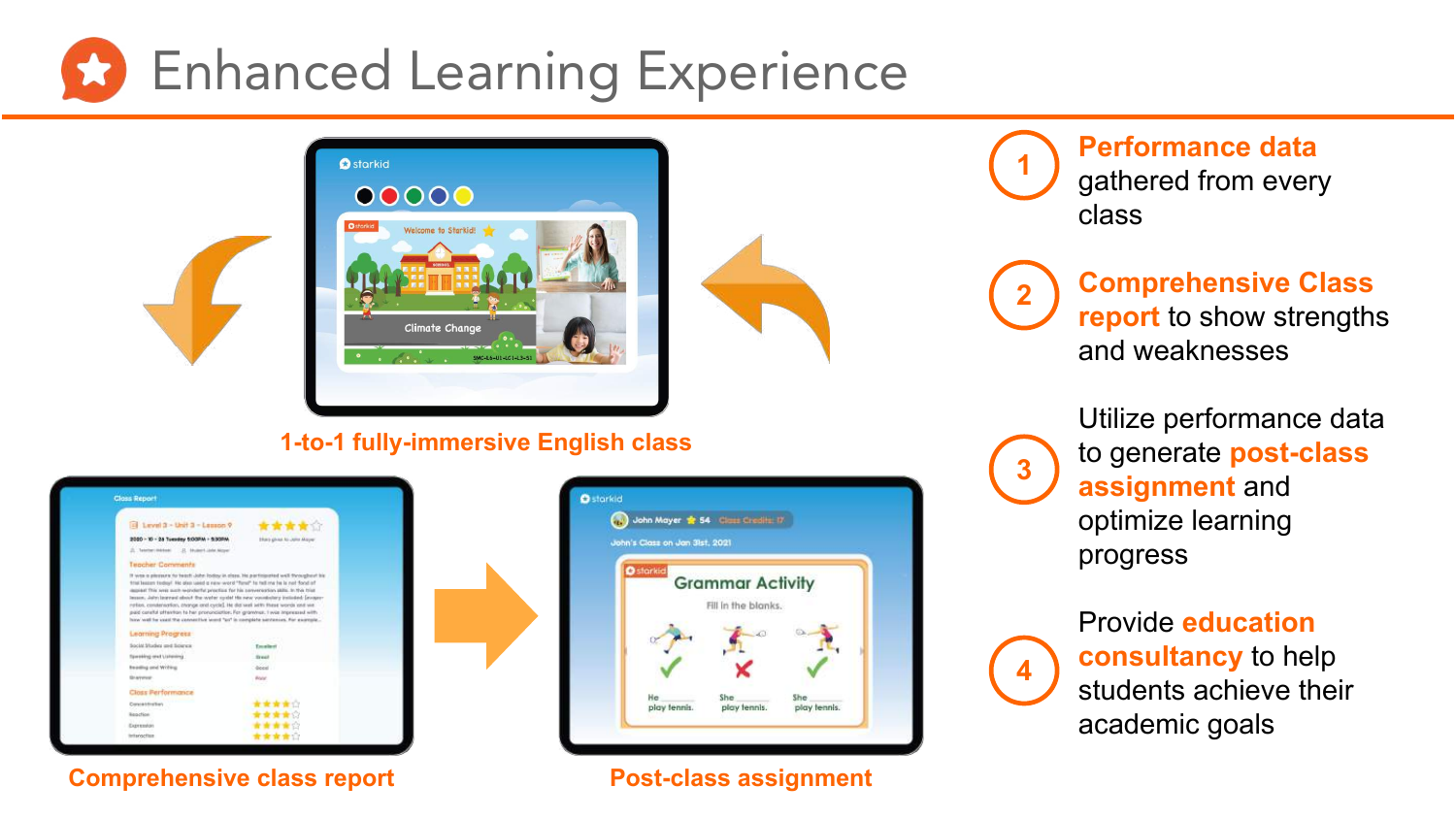

Learning with Starkid: Human-Machine Facilitated Learning









Starkid Online Learning Starkid A.I. Tutor

Cambridge Young Learners English (YLE) **Certifications** 

# **Starkid A.I. Tutor YLE® :**

Starkid is the pioneer in developing a tool with deep learning prediction to assist students' to prepare for the YLE Exam

Improve YLE performance (shields), compared to students with no personalized tools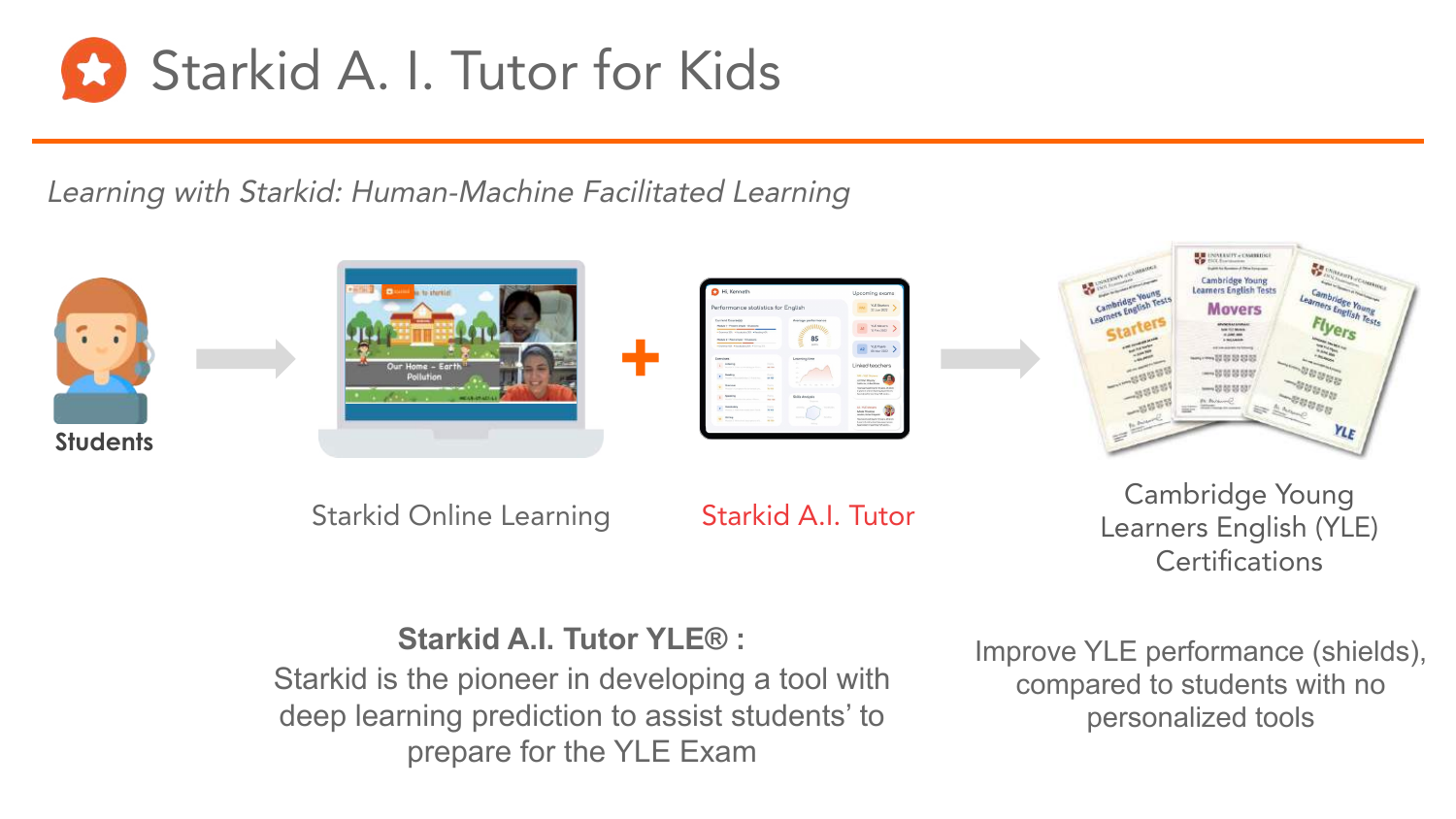

# Starkid A.I. Tutor YLE® :

| Question 1                                                                                        | Question 2                                                                        |  |
|---------------------------------------------------------------------------------------------------|-----------------------------------------------------------------------------------|--|
| plate<br>pepper<br>knife<br>bowl<br>class<br>This is often made of metal. You use it to cut meat. | A jungle                                                                          |  |
| Most people put their food on a round                                                             |                                                                                   |  |
| before they eat it.                                                                               | This is green and cows and sheep eat it.                                          |  |
| I often have a<br>of lemonade after<br>3<br>a ride on my racing bike.                             | This place has a lot of trees, snakes and monkeys.                                |  |
| Only put a little black<br>on your food<br>because it tastes hot!                                 | People enjoy watching this sea animal swim and<br>play and jump out of the water. |  |
| If you want to have some soup, put it in a<br>5                                                   | This animal lives in mountains or forests, and can<br>D<br>stand up on two legs.  |  |

**Starkid's deep learning model suggests questions that each student needs the most and predicts student's YLE level.**

**Identify and evaluate student's current learning progress with any multiple-choice & question-based test.**



**Self-built platform with kids-friendly UI/UX visualization**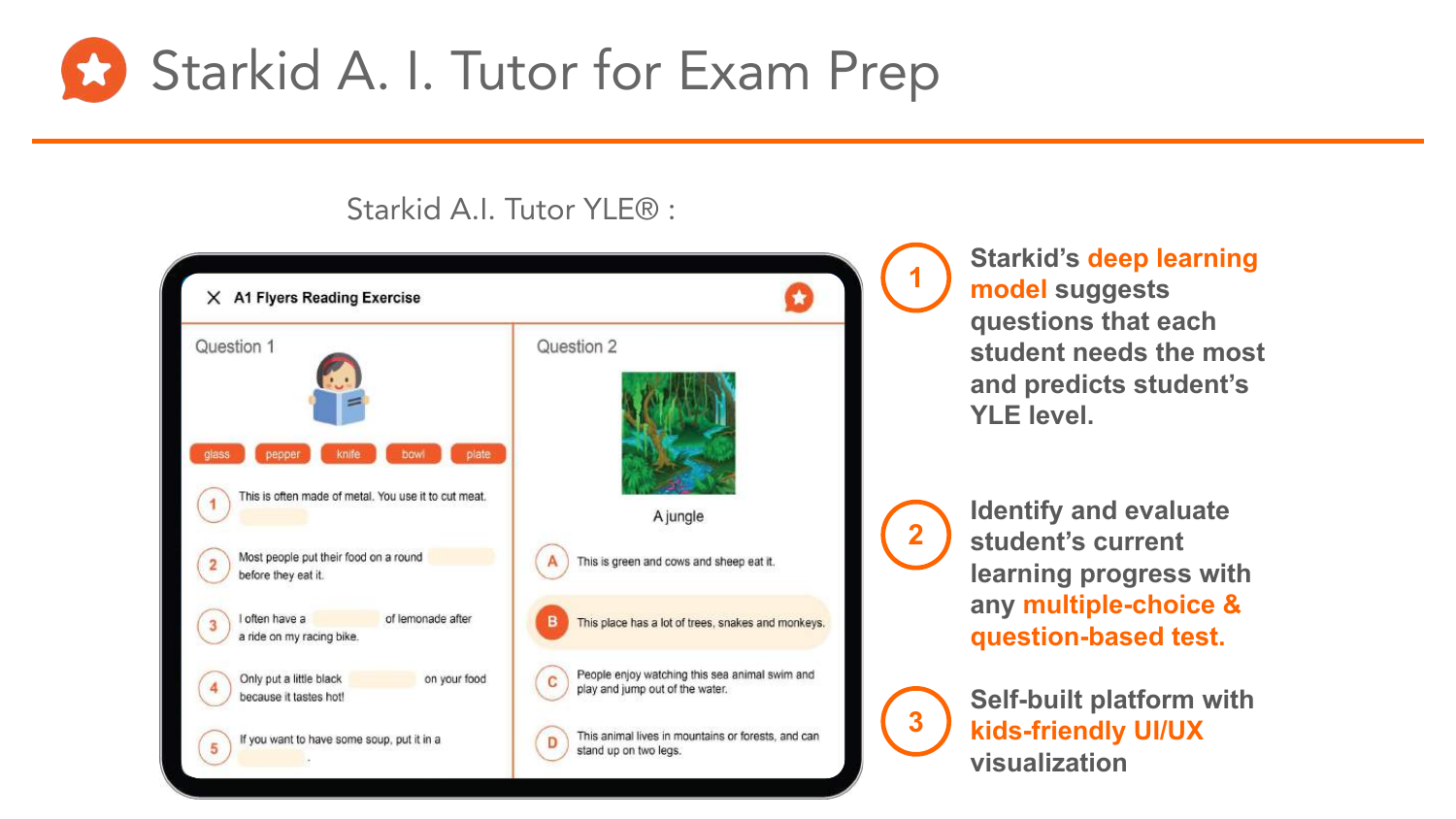

# Starkid - A.I Tutor for Kids + Native English Teacher Tutoring

| Hi, Kenneth |                                                                                     |                                                 | Upcoming exams                                     |                                                                                                                  |
|-------------|-------------------------------------------------------------------------------------|-------------------------------------------------|----------------------------------------------------|------------------------------------------------------------------------------------------------------------------|
|             | Performance statistics for English                                                  |                                                 |                                                    | <b>YLE Starters</b><br><b>PA1</b><br>22 Jon 2022                                                                 |
|             | Current Course(s)<br>Module 1 - Present simple - 8 Lessons                          |                                                 | Average performance                                | <b>YLE Movers</b><br>Å1                                                                                          |
|             | · Grammar 30% · Vocabulary 30% · Reading 40%<br>Module 2 - Past simple - 10 Lessons |                                                 | 85                                                 | 15 Feb 2022                                                                                                      |
|             | * Grammar 45% . * Vocabulary 20% . * Willing 35%                                    |                                                 | points                                             | <b>YLE Flyers</b><br>A2<br>08 Mor 2022                                                                           |
| Exercises   |                                                                                     |                                                 | Leorning time                                      |                                                                                                                  |
|             | Listening<br>Module 2. Listen to the skillingum Feed to                             | <b>Points</b><br>80/300                         | $3 + 1$<br>K.                                      | Linked teachers                                                                                                  |
| R           | Reading<br>Hock for 1. Result delivitairs 1-10 and may                              | <b>Romts</b><br>64/100                          | it is<br>25.<br>00i                                | <b>PAL-YLE Stoters</b><br>Jordan Hayley                                                                          |
|             | Grammar<br>Mink & Company The sections of                                           | Roma<br>The / 100 CF                            | 14<br>We Th<br>$-0.01$<br>No.<br><b>POLI</b><br>s. | California, United States<br>Hos been teaching for 10 years, of which<br>5 years of online teaching experiences. |
| 5           | Speaking<br>Hocker I Describe the photo: TUhron                                     | Form:<br>\$58,700                               | <b>Skills Analysis</b><br>Geomete                  | Specialized in teaching YLE exams                                                                                |
|             | Vecabulary<br>Hook by 2: June transporters from that all.                           | Points<br>78/100<br><b><i><u>RALLAL</u></i></b> | Vocability.<br>Lattering                           | AI - YLE Movers<br>Adom Thomas                                                                                   |
|             | Writing<br>Musluke 2: IN-the ideas? (hearingstrian's left)                          | Piorvis<br>90/300                               | Taricking                                          | London, United Kingdom<br>Has been teaching for 10 years, of which<br>5 years of online teaching experiences.    |

- Recommend suitable teachers based on student's English weaknesses & learning behaviour
- Provides 1-on-1 in-person tutoring
- **Suggest qualified** students to apply for YLE examination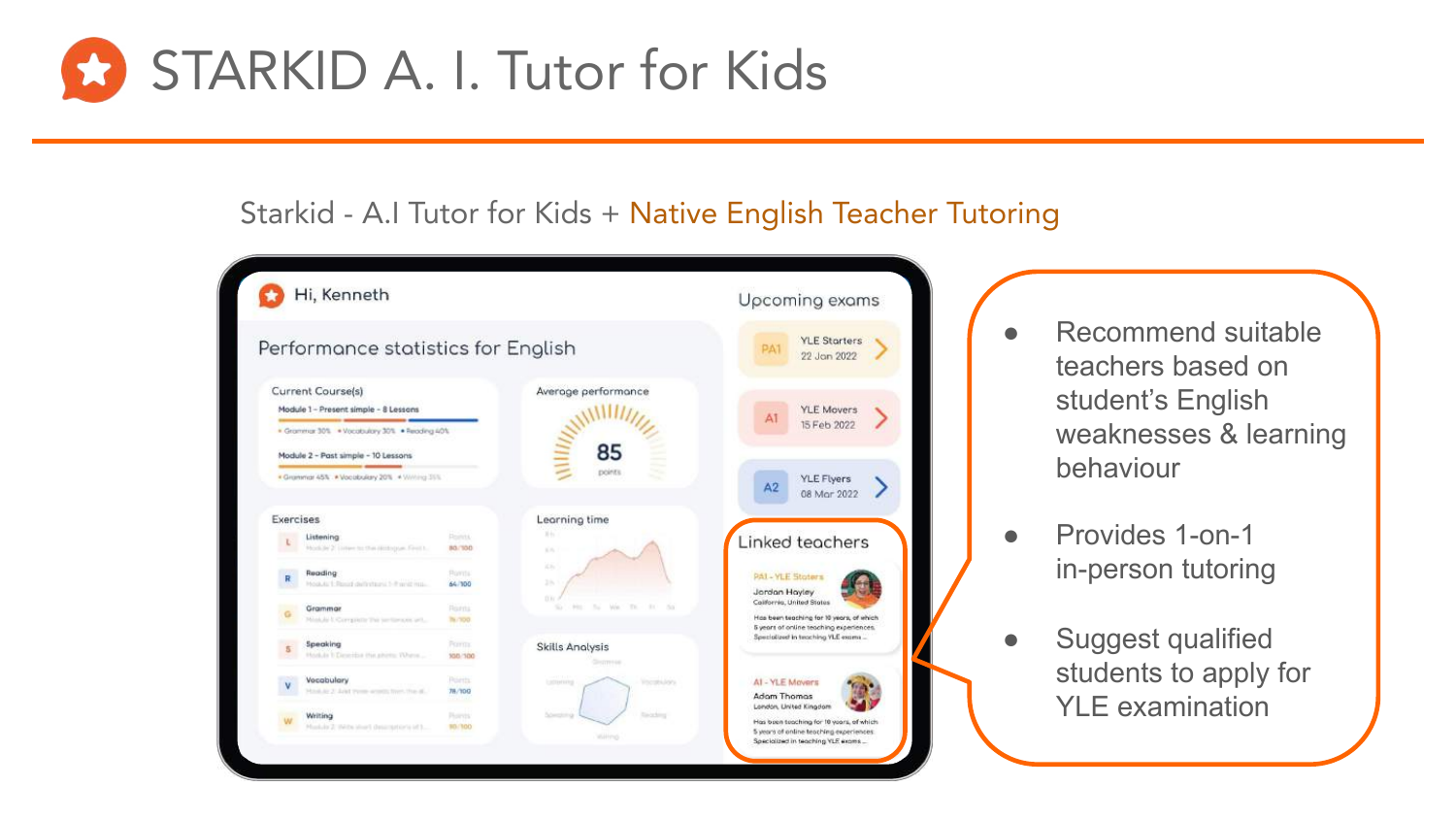

**Student Reword** System



Interactive Virtual & Offline Rewords

**Class Highlights** & Video Playback



Quick review on key areas for improvement **Student Progress Analysis** 

**Analyzed Progress** 

Trocker

Comprehensive class report on learning objectives (vocabulary & grammar)

Customized Revision & Proctices



Post-class assignment to optimize learning efficiency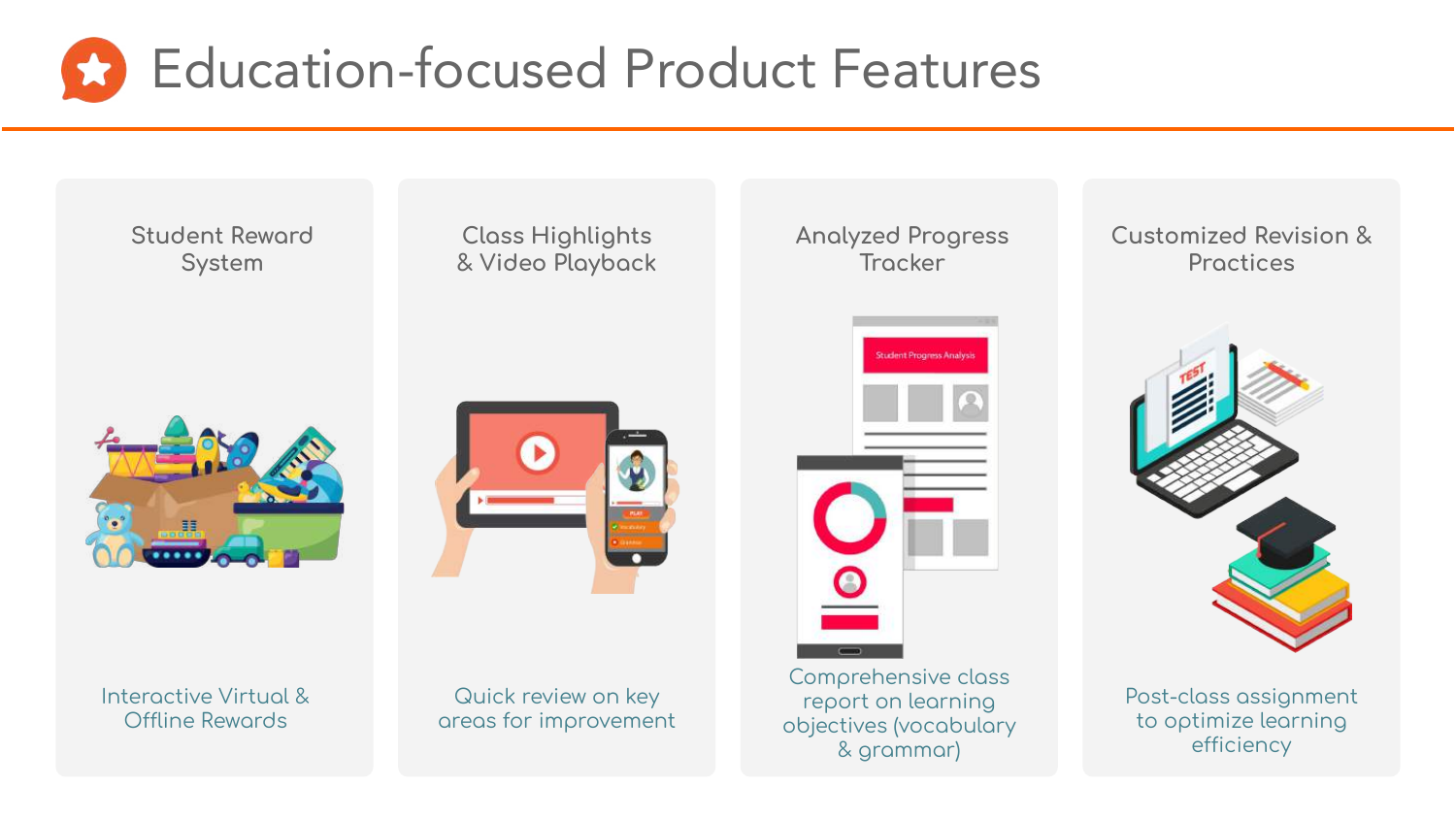

| <b>85K</b><br><b>260K</b><br>Cash-In<br><b>58K</b><br><b>231K</b><br><b>Revenue</b><br><b>GP</b><br><b>18%</b><br>34%<br><b>Margin</b> | <b>USD</b> | 2020A | 2021E |  |
|----------------------------------------------------------------------------------------------------------------------------------------|------------|-------|-------|--|
|                                                                                                                                        |            |       |       |  |
|                                                                                                                                        |            |       |       |  |
|                                                                                                                                        |            |       |       |  |
| <b>Sales</b><br>179%<br>77%<br>Cost %                                                                                                  |            |       |       |  |
| 190<br>140<br>CAC <sup>(2)</sup>                                                                                                       |            |       |       |  |

(1) (Paid marketing cost + cost of trial classes) / total paid users



(3) Total number of users repurchased at least once / # of total paid users (not including past 3 months)

(4) Total number of trials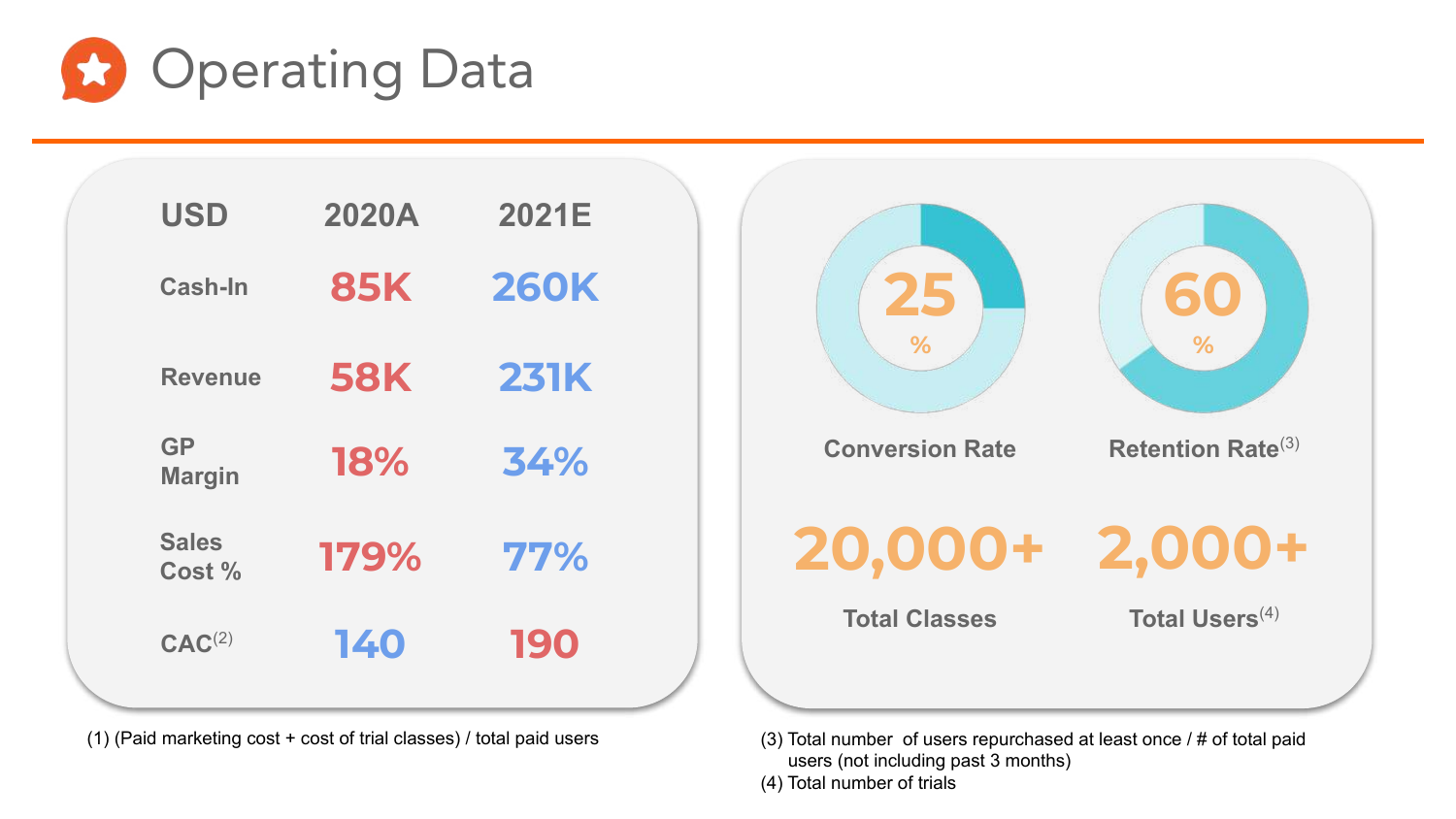

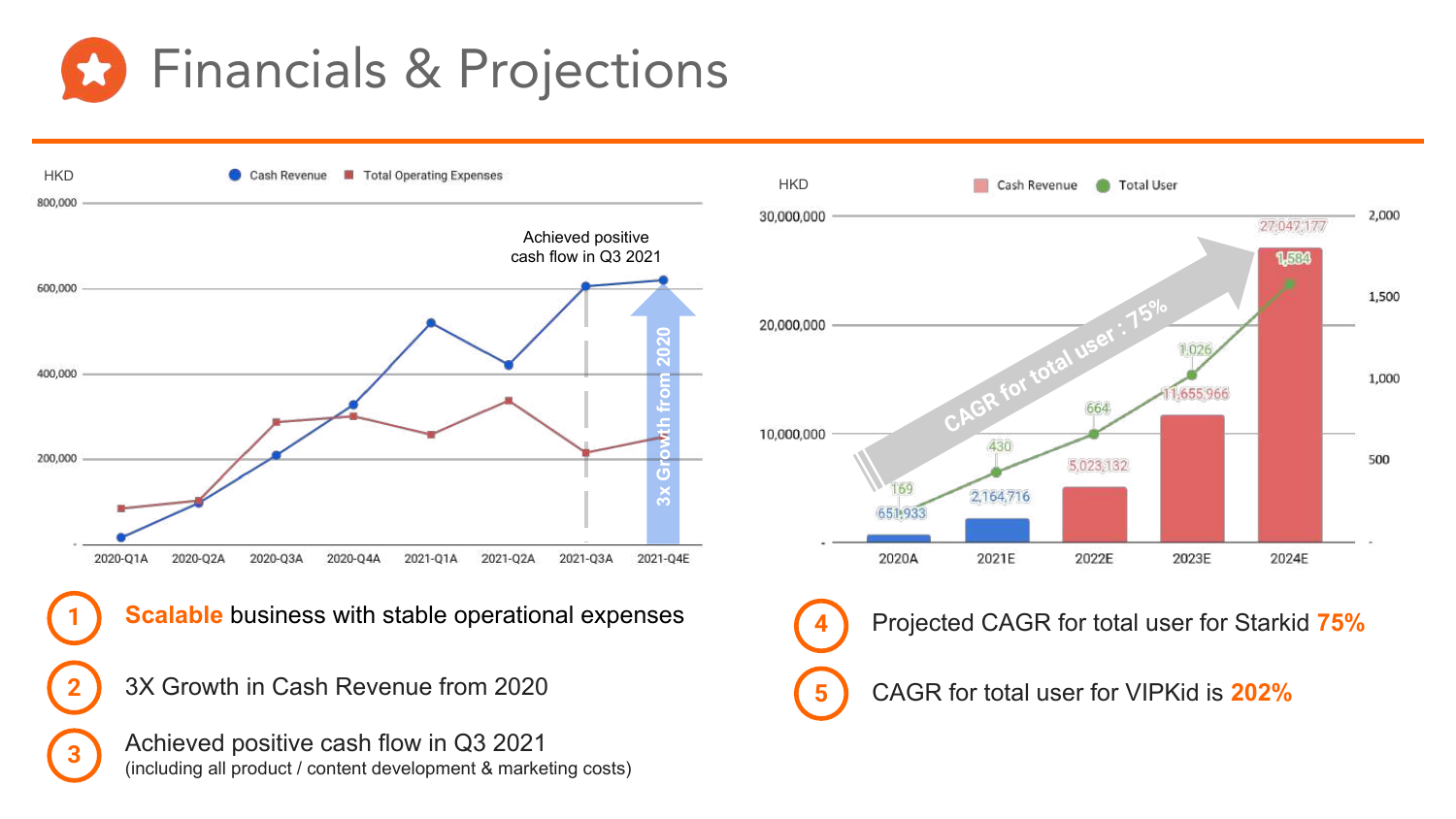



**45 million children aged 4-12**

**Starkid only captures 0.5% of the potential customers**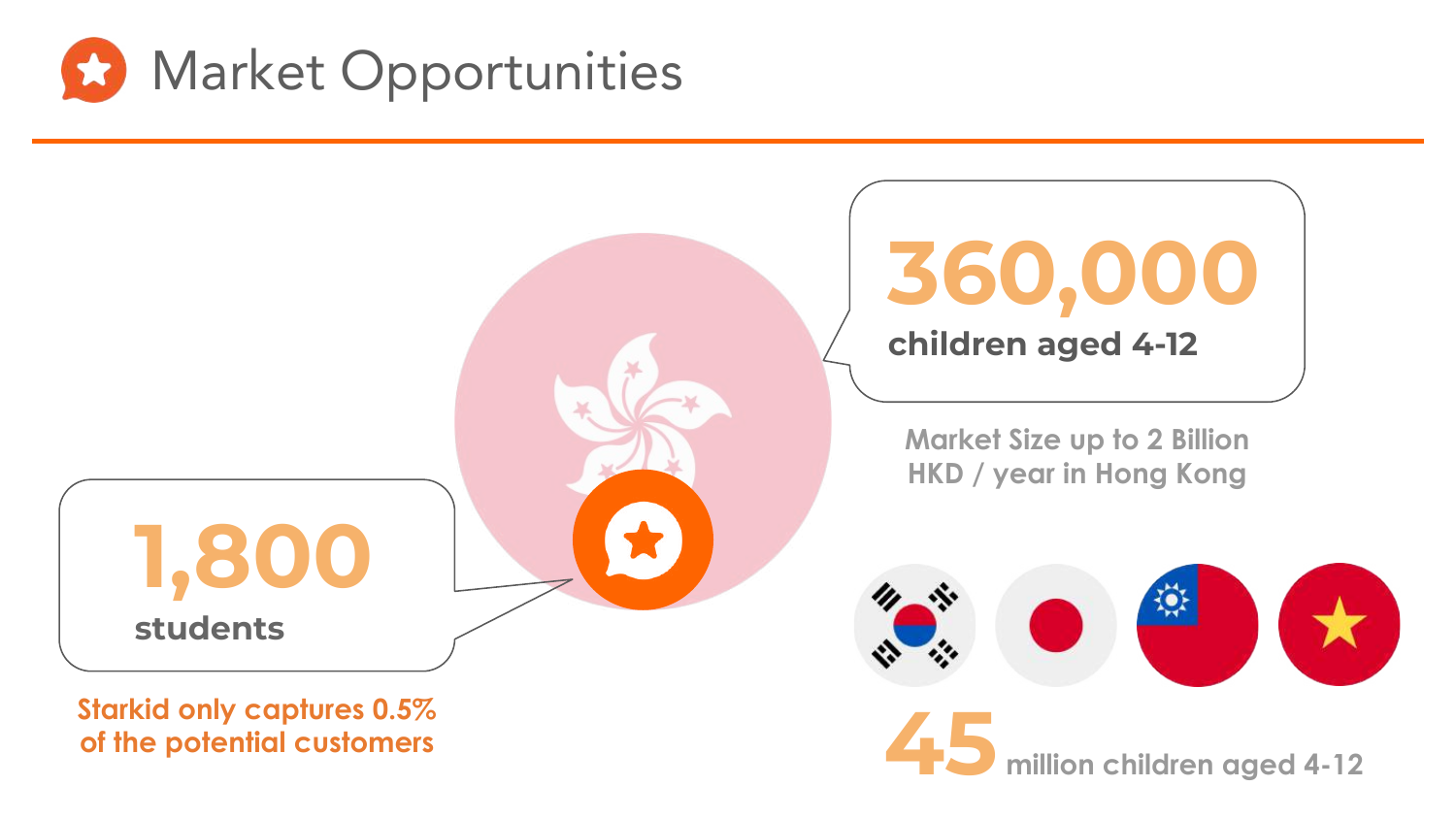

#### **Curriculum**

To complete our Ecosystem of English learning, **further specialized courses are needed such as YLE and other certification exam courses**. This will also improve current conversion rate.

#### **Operation**

To catch up future growth of Starkid after further marketing, extra staff are necessary to handle customers and internal operations. Since Starkid is a scalable business, a new staff can at least handle extra 200 of customers.



#### **Product Development**

To further increase retention rate for existing customers and conversation rate for new customers, we will first **enhance our learning management**  system to create better learning objectives for students based data learning points collected.

#### **Marketing**

To quickly promote Starkid and capture Starkid given our retention rate is decent, marketing is one of the usage of funds. We would be better use of the new funding for more marketing channels, **not limited to online but potentially offline and more social media exposure with KOLs**.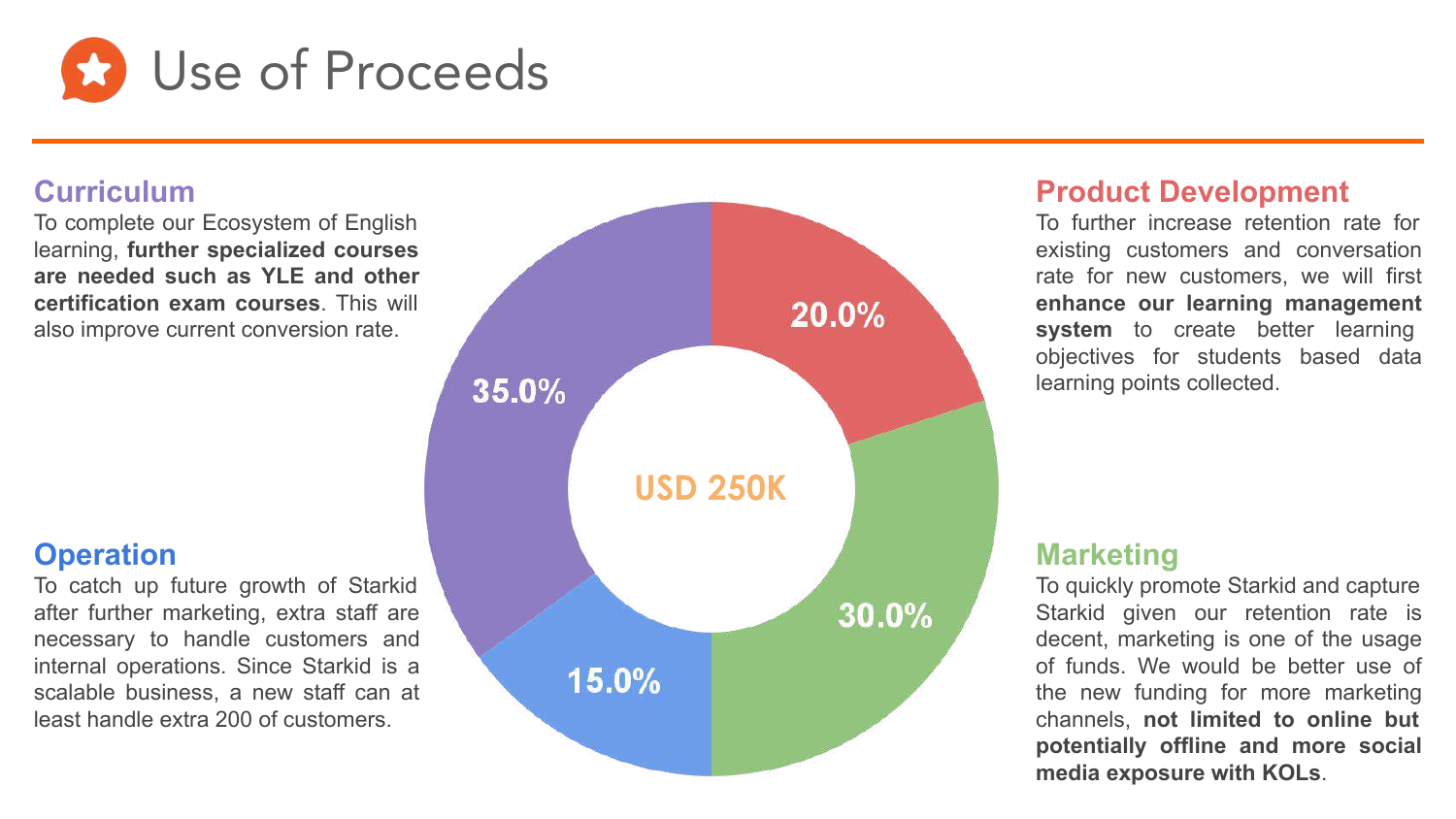

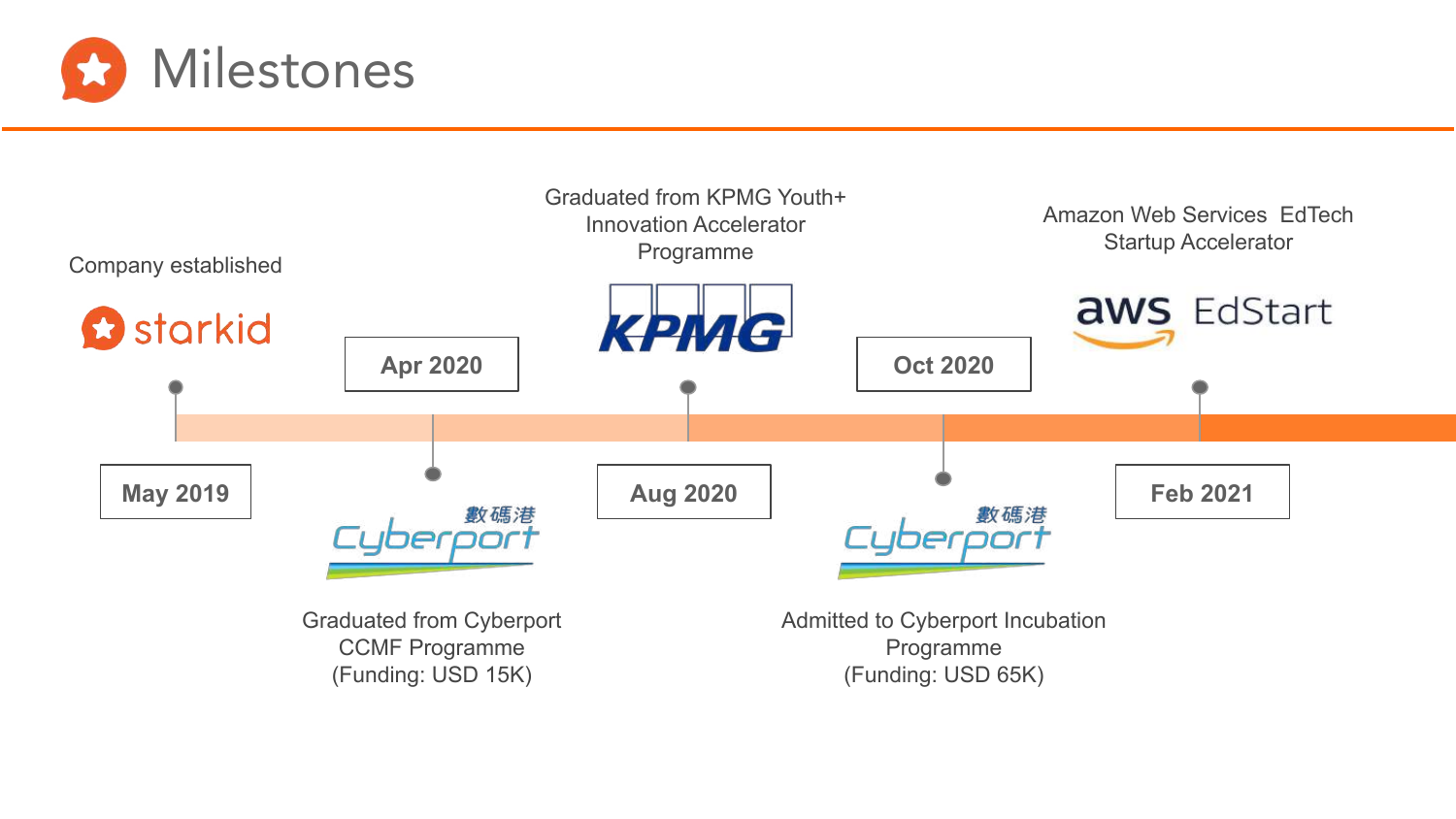



Raise 250K USD funding for